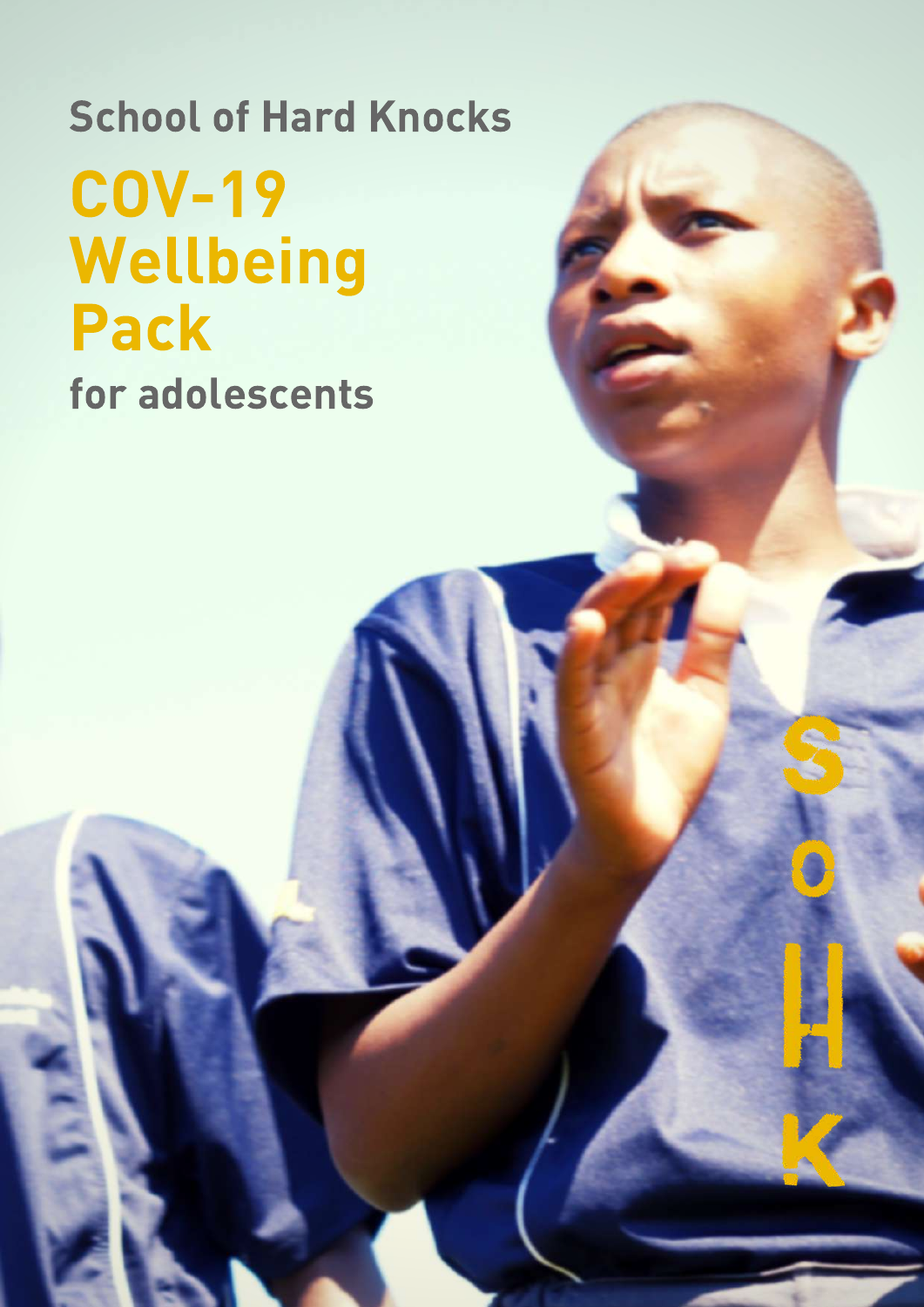## Wellbeing Pack



#### | How you might be feeling

Right now, you might be worried about coronavirus and

- when you will go back to school
- being in close quarters with your family for a time  $\bullet$
- worried about a loved one getting ill

The feeling of being out of control is uncomfortable.It can make you feel helpless, which could lead to feeling more anxious, angry or sad than usual.

Trust us, It's normal to feel sad, stressed, confused, scared or even angry during a crisis.

The good news is that you can focus on looking after yourself and this pack will help you do just that.

#### | The Coronavirus explained

Coronavirus is going to be around for the next couple of months, or longer. If you need more information on what it is, watch this video.



\*based on official statements by the World Health Organization (WHO).

**#SOHK** 

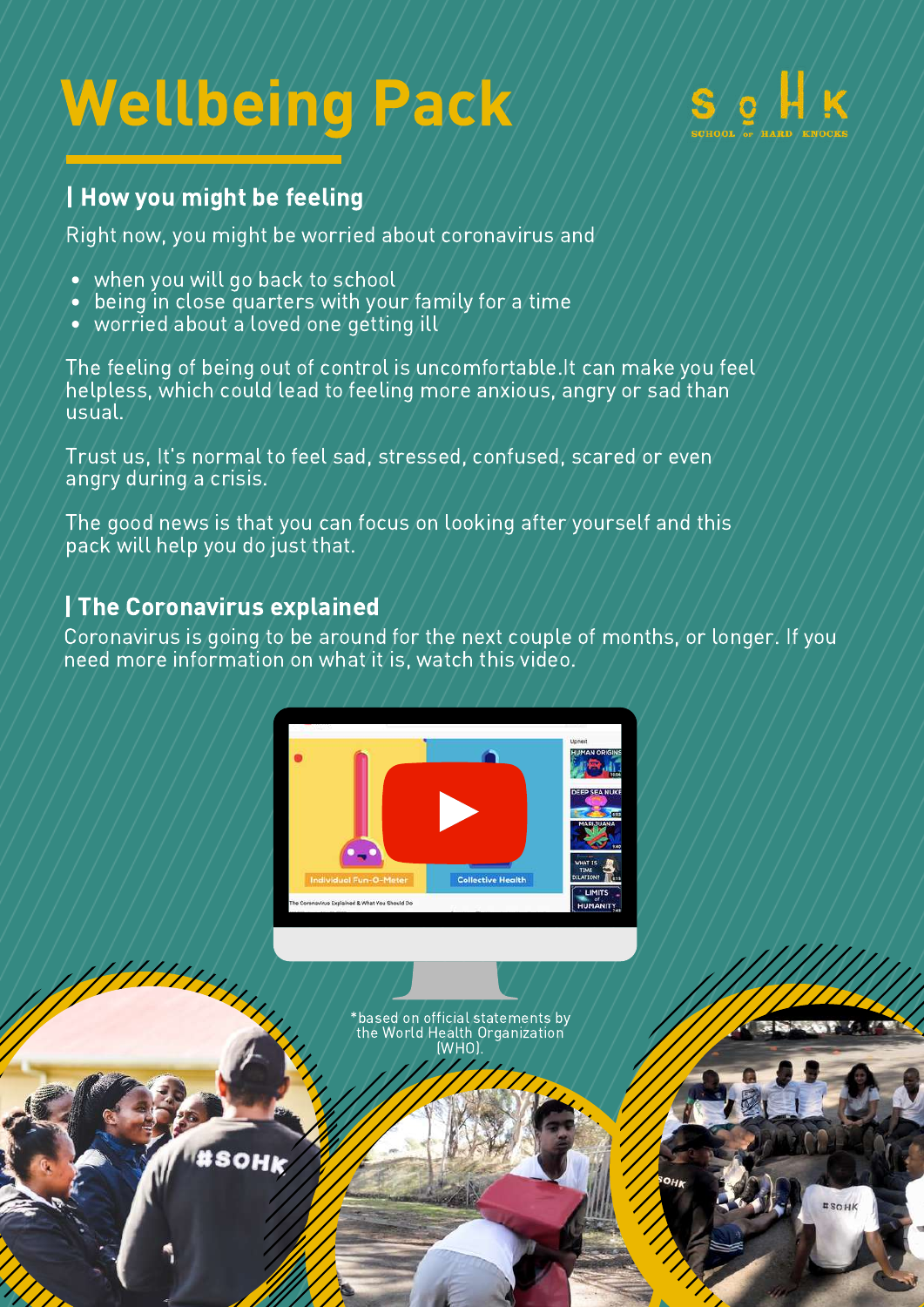# Our Tip Sheet





#### Recognise what you can and can't control

Focus on what you can control - like washing your hands, or keeping others happy and healthy or following the steps in this pack!

#### Get outside! (where possible and within gov. guidelines)

Going for a walk or run will make you feel better. Having fresh air will clear some of those potentially negative thoughts and is good for both physical and mental health. If it's not safe to go outside, run on the spot!

#### Stay connected

Talk to friends and family about how you're feeling. If you're feeling overwhelmed, reach out to a mental health expert on Whatsapp (see last page in this pack) Stay in contact with others over socials or try an SOHK workout challenge and send it to us!



#### Set daily targets

Try to achieve something every single day. Something as small as making your bed in the morning or beating your best score on a video game.



#### Take a break from social media

There is lots of fake news which may fuel feelings of anxiety. Try to limit the news or overwhelming messages by putting your phone away or setting aside time in the day to check out and watch the sunset.



#### Yoga for your mind

To train your brain and find your Zen try click on these handy links for relaxation, distraction or meditations.

Yoga 10 min [Exercise](https://www.youtube.com/watch?v=JmoCGibR_wc&t=93s) 10 minute Guided [Meditation](https://www.youtube.com/watch?v=y2i4EGV2Hmg)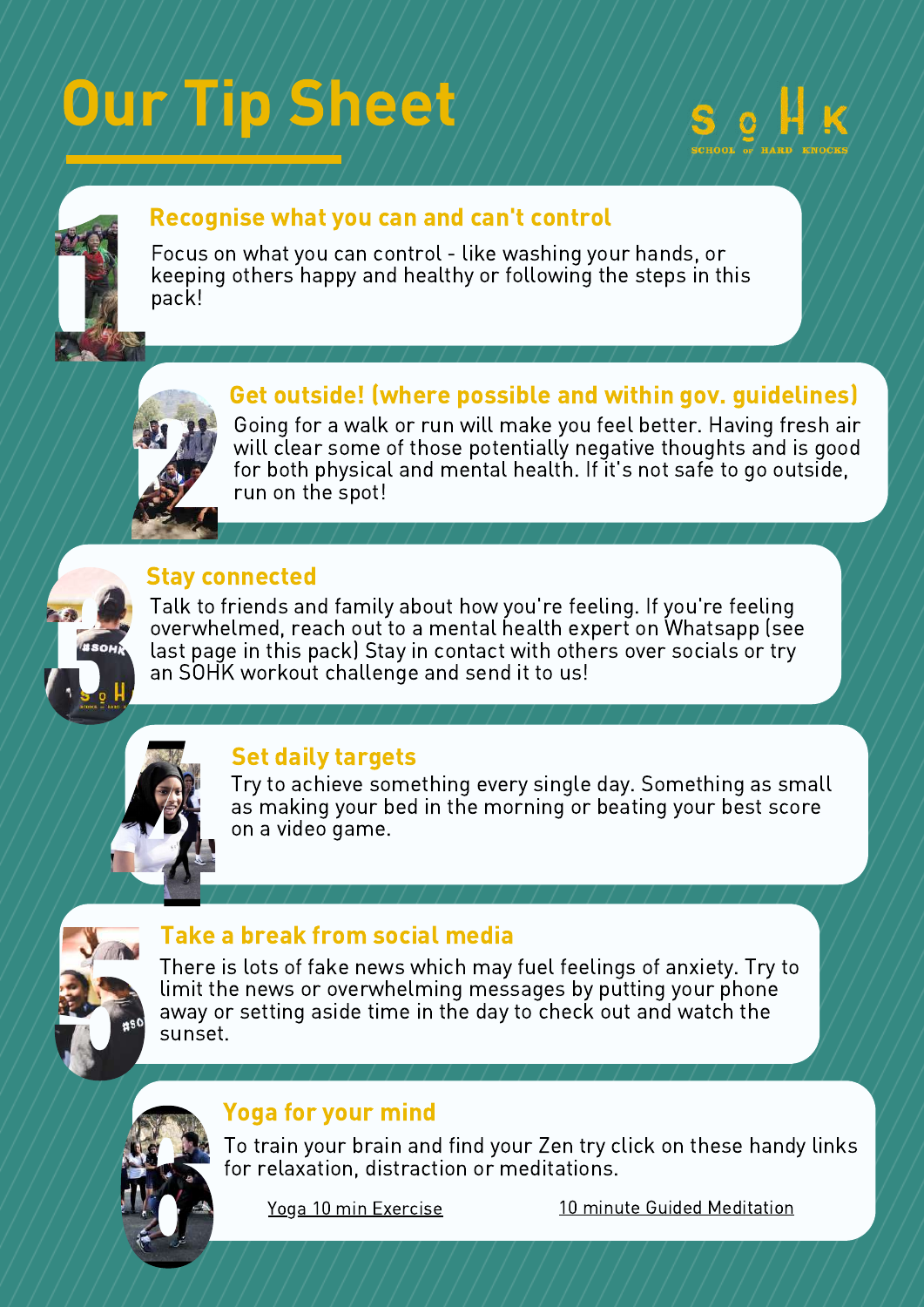## Move Your Body

#### | Why move your body?

You will be used to exercising and moving around which is a good way of helping with emotions and stress. Even though you can't do your usual sporting activities, it's very important that you keep moving your body.

#### | SOHK Weekly Challenges

Keep an eye out on our Instagram (Click to follow) for our weekly physical [challenges.](http://www.instagram.com/sohk_sa) You can even record yourself doing it and tag us on social media[!](http://www.instagram.com/sohk_sa)

#### | Home Workout

- Pick six exercises from the list below 1.
- Do each exercise for 40 seconds with a ten second break 2.
- 3. Rest for two minutes
- Do each exercise for 30 seconds with a ten second break 4.
- 5. Rest for two minutes
- Do each exercise for 20 seconds with a give second break 6.

Press ups Burpees Bear Crawl Sit Ups Squats Star Jumps Plank Shadow Boxing Lunges Skipping Jump Squats Lying Leg Raises Table Pull Ups Keepie Uppies Wall Squat Run up and Down Stairs



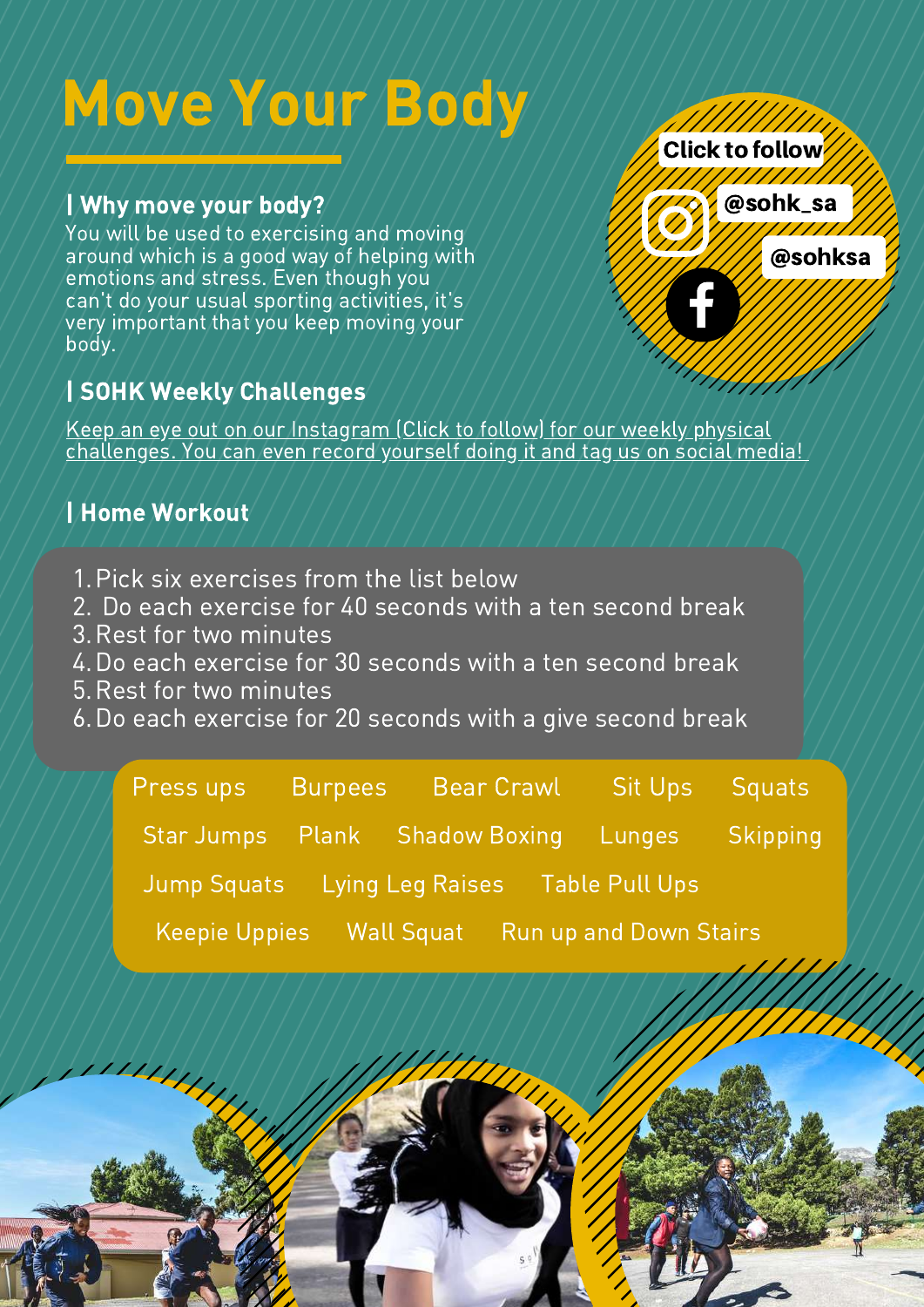## Calm your mind



#### | Why calm your mind?

Take a deep breath. Hold it for a moment, and then exhale. Feel more relaxed? Breathing exercises are one way to relax in stressful times. Below is an exerise that will help you to relax your mind and body which can help ease stress. It can also relieve anxiety, depression, and if you have trouble sleeping. Give it a go!

#### | Take 5 Calming Workout

Breath 1: inhale slowly through your mouth for 4 seconds. Feel your belly and chest expand as large as they can. Then exhale slowly from your mouth for 4 seconds, fully emptying your lungs.

> Breath 2: inhale slowly through your nose for 4 seconds. Then exhale slowly from your nose for 4 seconds.

Breath 3: as you breath deeply through your nose again, become aware of the sounds around you.

> Breath 4: as you breath deeply through your nose again, use your senses to notice what is going on around you. What do you feel on your skin?. What do you smell? Don't worry about your thoughts- let them come and go.

Breath 5: After inhaling through your nose for 4 seconds, hold your breath for 4 seconds, feeling the air in your lungs. Exhale for a count of 4. When you are ready, slowly open your eyes.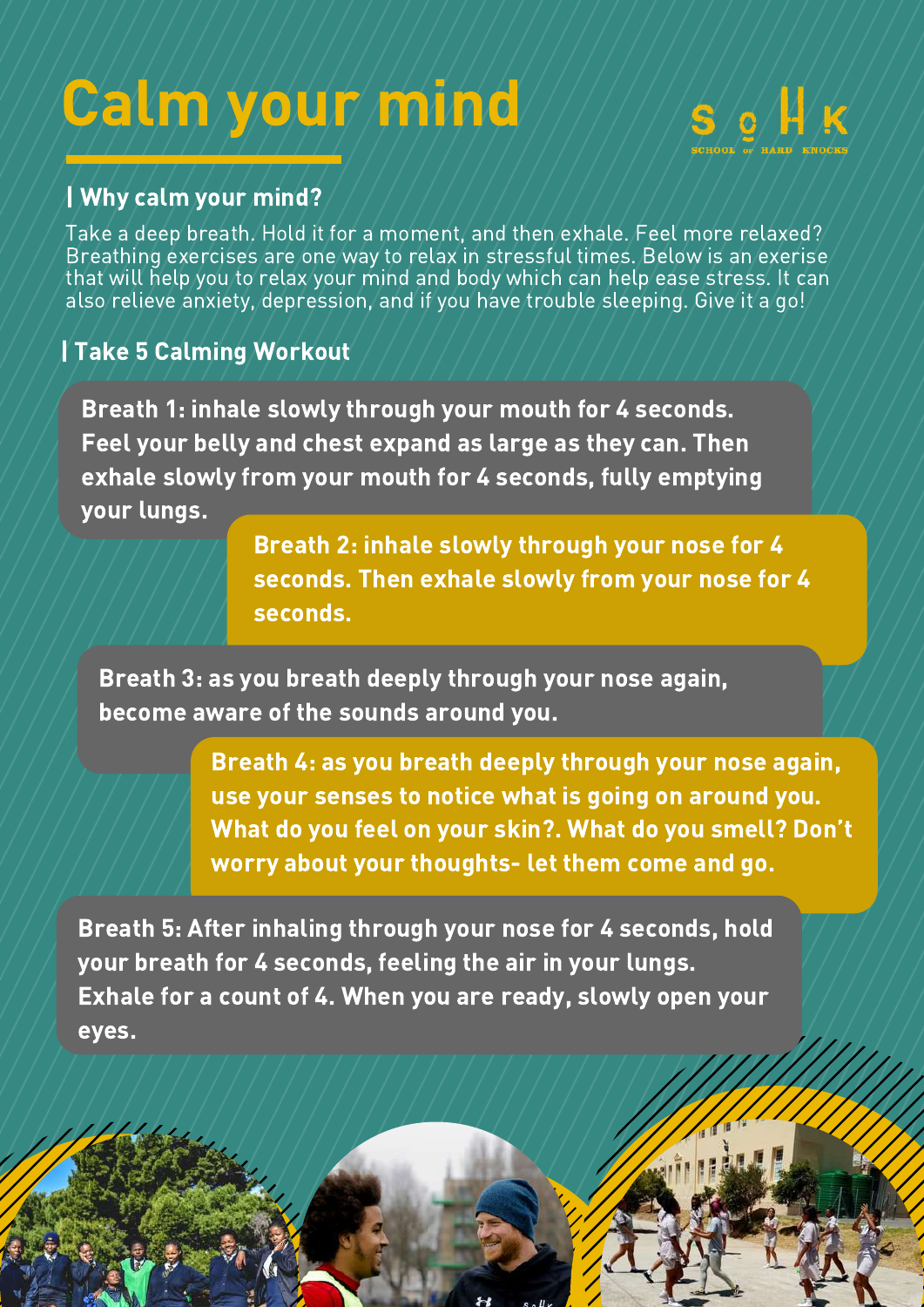

Source: World Health Organisation